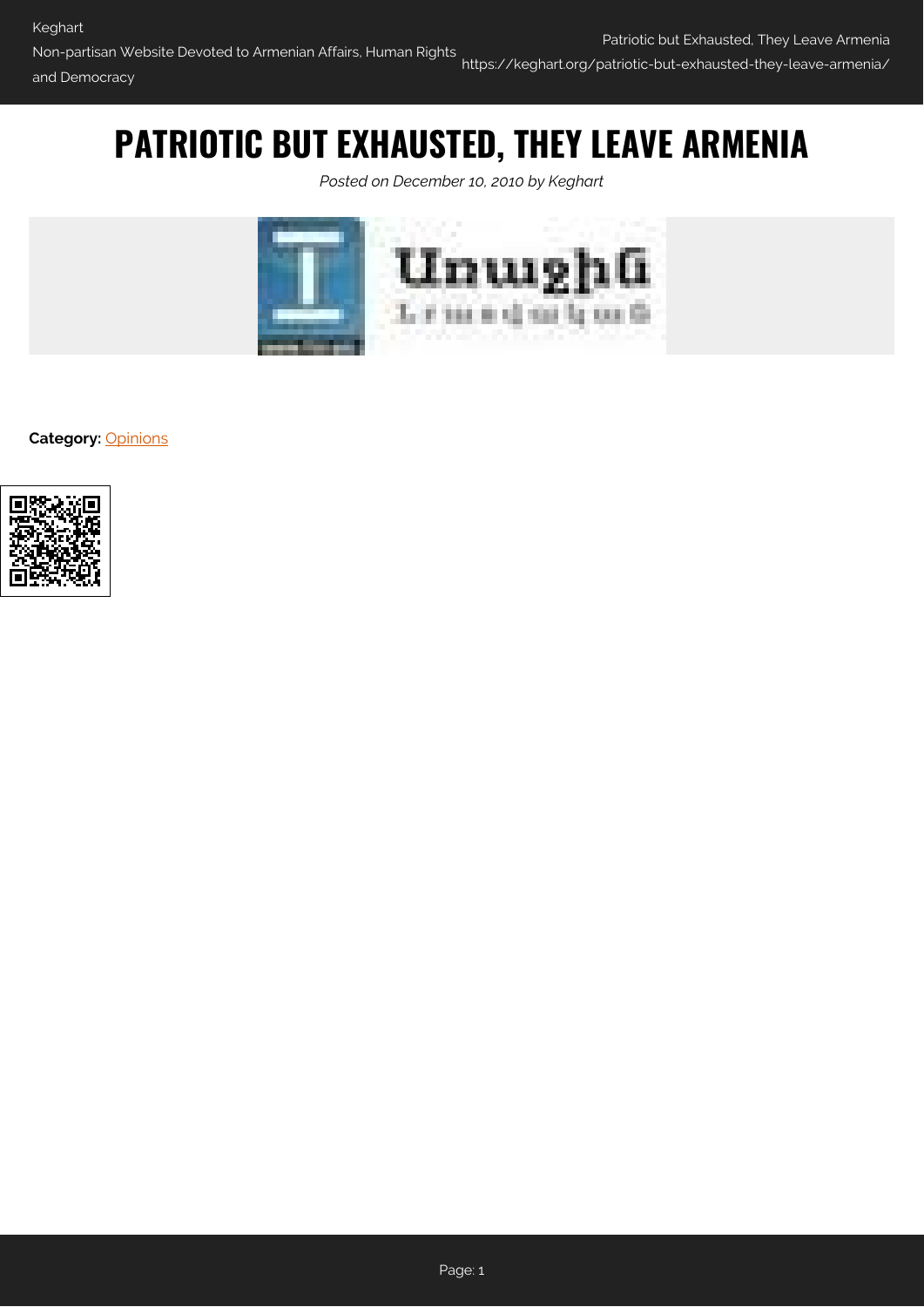Non-partisan Website Devoted to Armenian Affairs, Human Rights and Democracy https://keghart.org/patriotic-but-exhausted-they-leave-armenia/

## $\pmb{\times}$ Takouhi Hagopyan, *Unwyhu muundwuuuuu* , December 4, 2010

An interview with Paris-based French-Armenian writer Denis Donikian, translated by **Hasmig Kurdian,** Toronto.

**Takouhi Hagopyan**: In one of your books you referred to the pre-March and post-March 2008 events in Armenia. What was the situation in Armenia until then, and how have things changed since then?

## $\overline{\mathbf{x}}$

Takouhi Hagopyan, **Արաջին լրատվական**, December 4, 2010

An interview with Paris-based French-Armenian writer Denis Donikian, translated by **Hasmig Kurdian,** Toronto.

**Takouhi Hagopyan**: In one of your books you referred to the pre-March and post-March 2008 events in Armenia. What was the situation in Armenia until then, and how have things changed since then?

**Denis Donikian**: I have written a number of books since the late 1960s. Two of them were about the Soviet era (*Ethnos and Les Chevaux Paradjanov*) and one on the popular movement (*Le Peuple Hai, Contes et récits – The Armenian People*). Another book (*Our Other Country*) depicted the Kotcharian era. Human rights is the central argument in all of them. I took part in the two most recent parliamentary and presidential elections as an observer in response to the appeal of the late Amalia Kostanian, president of the anti-corruption centre of Transparency International. My observations in Armenia, spanning 2006 to 2008, as well as my presence at the March 1 events at the French Embassy, led me to publish my bilingual book, *Yerevan 06-08* (Actual Art, 2008). Following that, I wrote many articles that can be read on my blog **Ecrittératures** or in the 'Nouvelles d'Armenie' monthly, where I criticize the current Armenian government. I have visited extensively the different regions of Armenia and interviewed the people there. My most recent book, *Hrashapar Sunik* (bilingual publication by Actual Art, 2010), depicts the abject poverty of the villagers. The situation gets worse by the year. I was in Armenia in October and noticed that people who used to be closely attached to their homeland are now exhausted and have decided to emigrate. I have written a highly critical article about the [Tadev cable car](http://denisdonikian.wordpress.com/2010/10/17/revolution-telepherique-a-tatev/), which was translated and forwarded to 'Hraparak', '168 Hour' and 'Hetq', but for reasons unknown, none of these media outlets has replied to me. **TH:** You have supported the petition that demands the release of journalist Nicol Pashinyan. Armenians in Diaspora have usually been cautious in taking a clear stand regarding the inner politics of Armenia, especially in matters concerning human rights. What has happened to change this stand? Has the deep-rooted stereotype been shattered?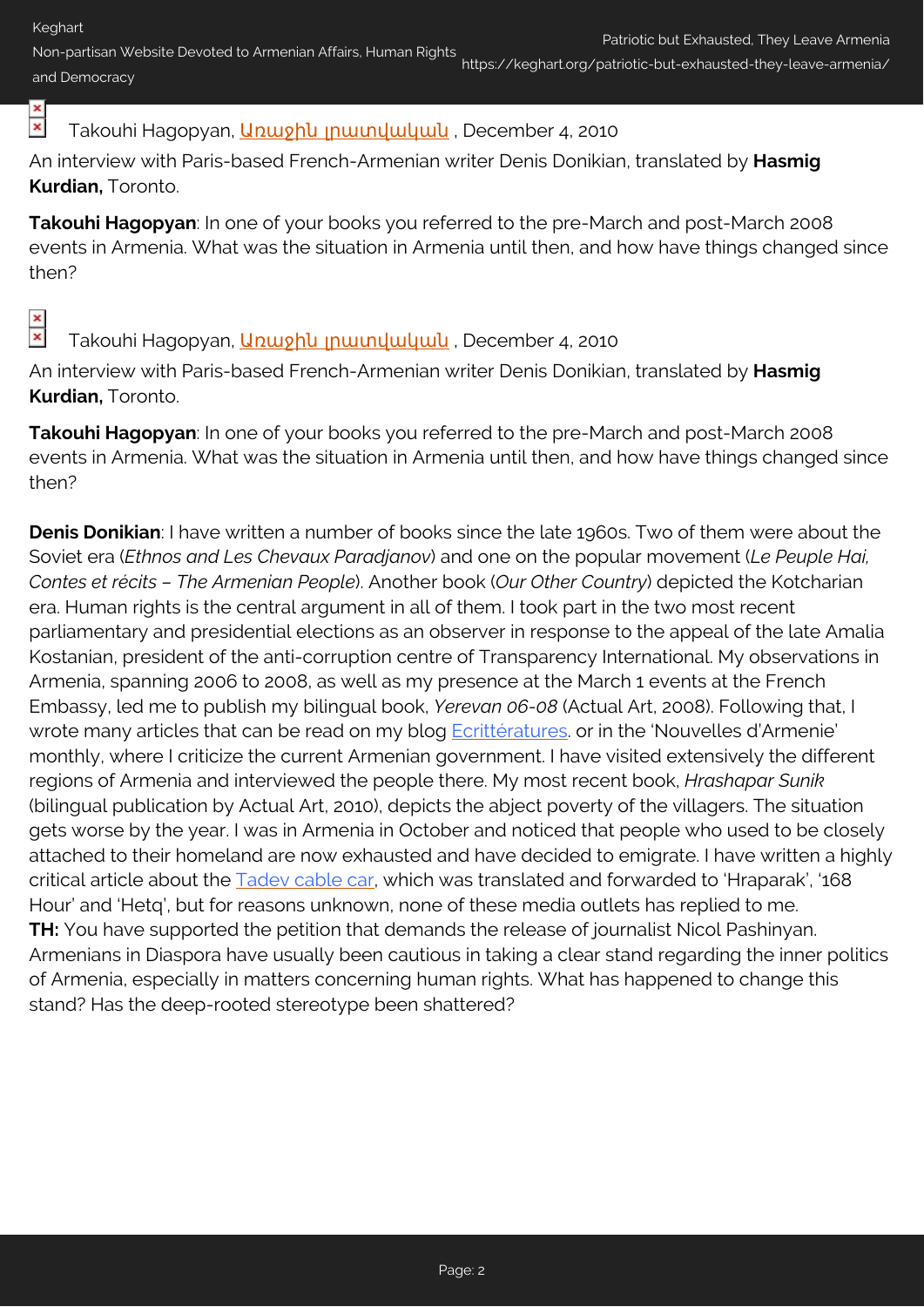Non-partisan Website Devoted to Armenian Affairs, Human Rights and Democracy https://keghart.org/patriotic-but-exhausted-they-leave-armenia/

<u>n that appeared in [Keghart.com](http://beta.keghart.com/opinions/free-journalist-nikol-pashinyan/) </u> in [my blog](http://denisdonikian.wordpress.com/2010/11/27/pour-nikol-pashinyan/). In my writings I have been critical of the French-Armenian community for not taking a

clear and critical stand in this matter. I have always considered French-Armenians as economic citizens of Armenia. Hence, they not only have the right to know how their contributions are used, but have the obligation to be critical of the social injustices that take place in Armenia. There has been a change in the Diaspora. However, community leaders who are closely associated with the government of Armenia, often display blind obedience, which leads me to conclude that the different governments of Armenia have tended to please the Diaspora so as to receive fianancial aid, but turn deaf ear to criticism.

**TH**: On your visits to Armenia, you make a point to meet writers and artists. Who do you see mostly? In your opinion, what role do these intellectuals have in bringing about change in Armenia, and what changes are of the highest priority?

**DD:** There was a time when I was in frequent touch with the 'Bnagir' group, later known as 'Inknagir', comprising Vahan Ishkhanian, Violette Grigorian, Vahram Martirossian, Marine Petrossian, and Arpi Voskanian, whose works I have translated to French. Nowadays I meet them less frequently but I encounter people who are closely associated with the 'Actual Art' publication and cultural association, especially editor-in-chief Mkrtich Matevossian, who is producing fabulous work worthy of support and commendation. We often cooperate not only in the publication of my works but of other writers as well. Unfortunately, I have come to believe that writers in Armenia have neither the cultural background to produce high-caliber literature about their country, nor do they have the financial means to have these works reach the public at home or abroad. They are under the enormous pressure of history, national fervour and the wish to break taboos.

**TH:** Among contemporary writers in Armenia, can you cite anyone whose works have been translated and read outside Armenia?

**DD:** The French public is not familiar with Armenian writers. To find a wide audience, it is necessary that works of high caliber be professionally translated. As far as I know, we have neither. French publishing houses look for Armenian novelists. Ironically, Vahram Martirossian's novel *Soghank*, was published in Canada - not in France. However, we hope that the young generation of writers such as Hratchia Saripegian, Harout Kbeyan and others, who are between 25 and 35, take this challenge positively.

**TH:** Last year, when President Sargsyan visited France right before the signing of the Armenian-Turkish protocols, there was widespread opposition by Diasporan Armenians to them. Could you tell us your views of the protocols?

**DD:** The recognition of the Genocide of the Armenians by Turkey is the main purpose of French-Armenian activism, especially the French law that considers it a criminal act to deny the Genocide of Armenians. Despite various undertakings, this issue unfortunately drifts them away from the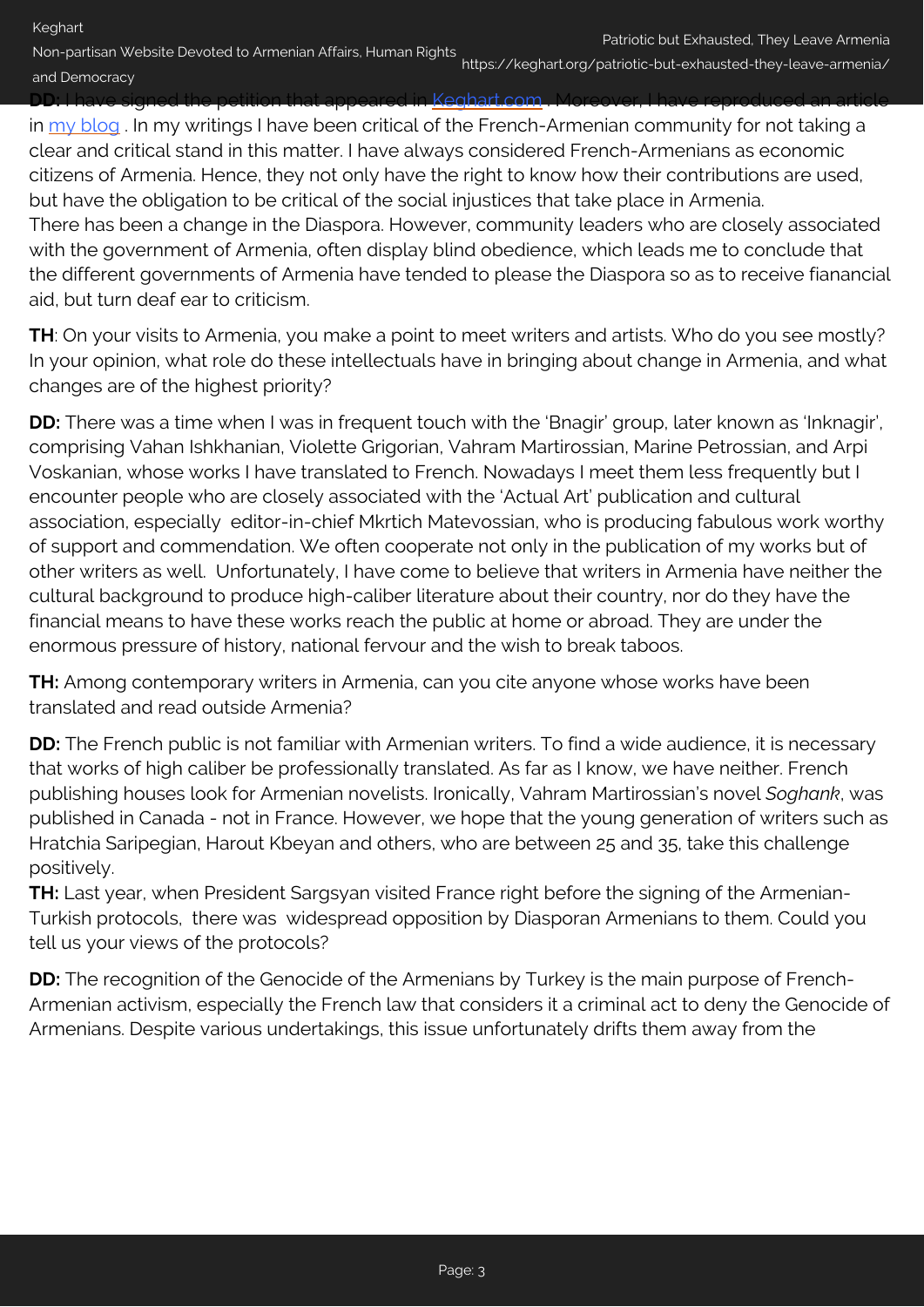Non-partisan Website Devoted to Armenian Affairs, Human Rights and Democracy https://keghart.org/patriotic-but-exhausted-they-leave-armenia/

problems Armenia faces. The urgency of the recognition of the Genocide has become a mission of higher priority than that of the living culture. I have been involved in this struggle since the mid-'60s. I have written numerous articles as editor-in-chief of the yevrobats.org website. The articles have been published in *Toward Europe* by 'Actual Art'.

I have been involved in bilateral dialogue with French people of Turkish origin and we have placed a wreath at Komitas' statue every year. I'm also in contact with three Turkish intellectuals who initiated the petition to ask for Armenians' forgiveness on behalf of the Turkish people. I do not condone confusing the Turkish government with the wider Turkish population. Armenians should concentrate their efforts on the former, but work with the latter. The decisions President Sargsyan had made about the protocols had deeply aggrieved French-Armenians, even if the latter were influenced by Dashnagtsutiun's push to see the protocols annulled. Diaspora-Armenians believed that President Sargsyan was 'selling' the Genocide Cause for the opening of the borders with Turkey, and that they had no leverage against Turkey in the negotiations. I wrote an article about the development, titled ['The Armenian Diaspora or the Cuckolds of Armenia](http://beta.keghart.com/opinions/the-armenian-diaspora-or-the-cuckolds-of-armenia/)', the English translation of which was published in the 'Lragir' daily.